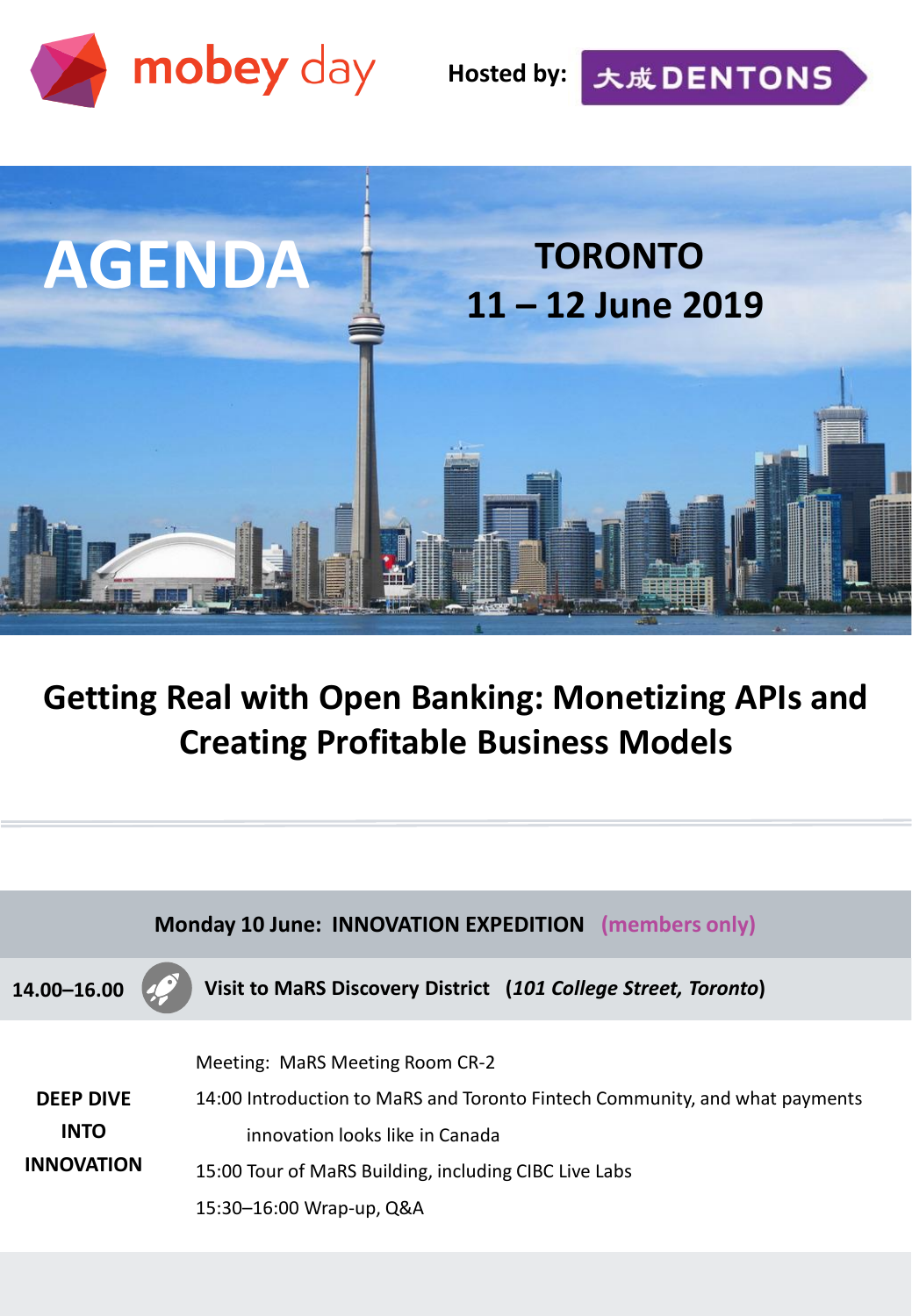

大成DENTONS

## **EXPERT GROUP MEETINGS (members only)**